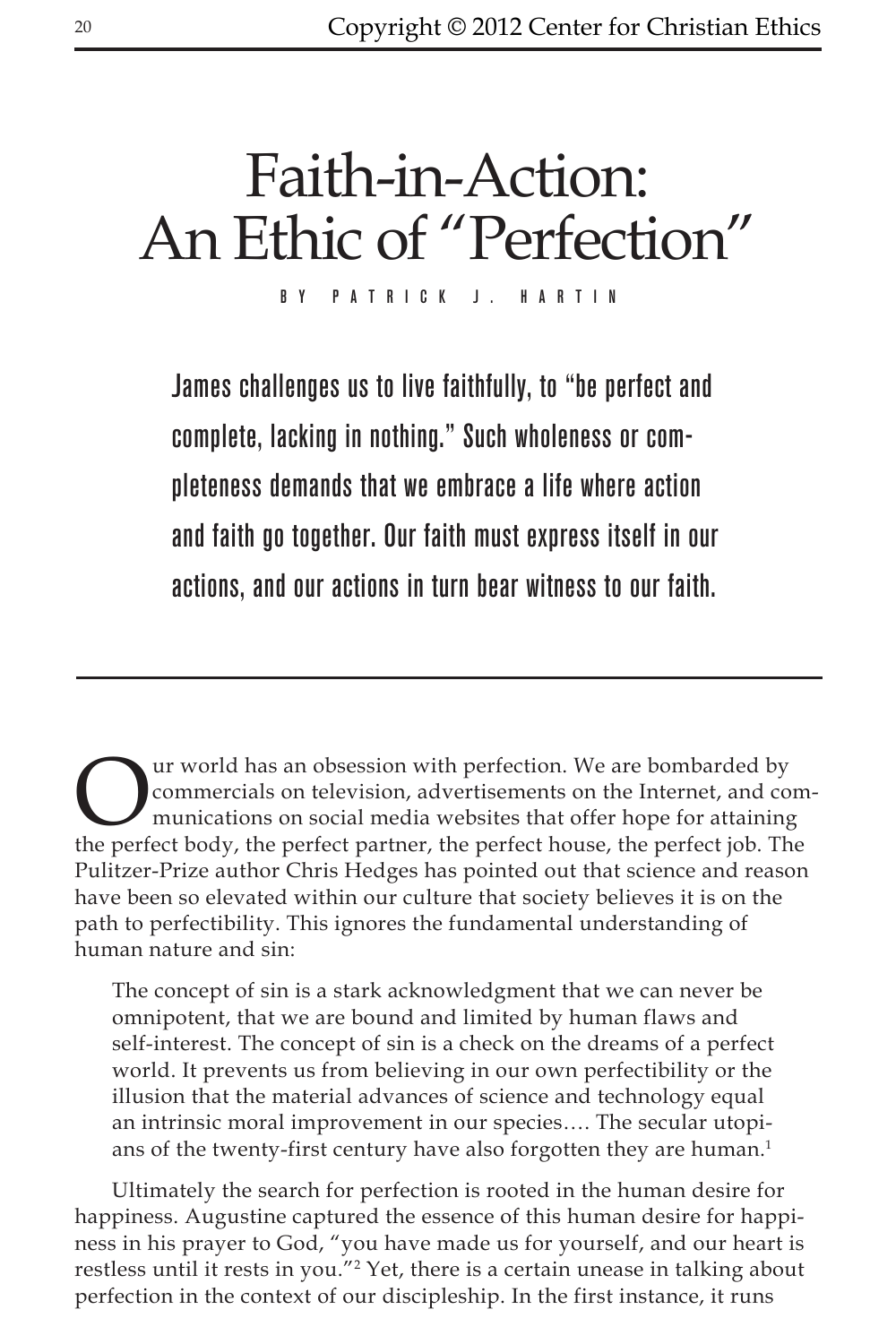counter to the foundational concept of Christianity that we are all God's children in need of God's grace to sustain our lives. We cannot attain our own perfection without God's help. Further, as Hedges points out above, such a concept of perfection leads us to deny the reality of sin in the world. Since we are human, we are all capable of sinning, of turning from God to place trust in oneself. In this article I will examine the concept of perfection in the letter of James to illustrate how it applies equally to us today in the twenty-first century.

#### Purity and Perfection in James

Like the Book of Proverbs, James embraces the Hebrew concept of Wisdom that comes from God to enlighten believers in a practical way about how to lead their lives.

Who is wise and understanding among you? Show by your good life that your works are done with gentleness born of wisdom…. But the wisdom from above is first pure, then peaceable, gentle, willing to yield, full of mercy and good fruits, without a trace of partiality or hypocrisy.

*James 3:13, 17*

The letter's opening address defines the ethos or identity of James's audience, "To the twelve tribes in the Dispersion" (James 1:1). In the Greek text, James uses the article in conjunction with the word "Dispersion" to show he has in mind a literal understanding of the Diaspora as those areas outside Palestine where the people of Israel live.<sup>3</sup> Further, the title, "the twelve tribes" refers to the people of Israel who trace their origins back to the twelve sons of Jacob (see Exodus 24:4; 28:21; and 39:14). Since the time of the great King David, the people of Israel have been hoping for the reconstitution of their twelve-tribe kingdom, as Ezekiel 37:21-22 states: "Thus says the Lord God: I will take the people of Israel from the nations among which they have gone, and will gather them from every quarter, and bring them to their own land. I will make them one nation in the land…."

In this opening address, James expresses hope in the fulfillment of this twelve-tribe kingdom. James goes farther by identifying his audience as "the first fruits of [God's] creatures"(James 1:18); they are descendants of the people of Israel and are those who have been reborn ("first fruits") as followers of Jesus Christ. James situates them as living outside of Palestine. His admonitions (ethics) strive to socialize this audience and form their identity (ethos). In effect, he says to them: "You are part of that people of God stretching way back to the patriarch Abraham and now given a new identity as the 'first fruits' of God's creatures in the person of Jesus Christ." For James, his instructions remind them of who they are. Their identity requires them to lead their lives in a specific way. By embracing these guides to action, the members of the community show their distinctiveness from the wider society.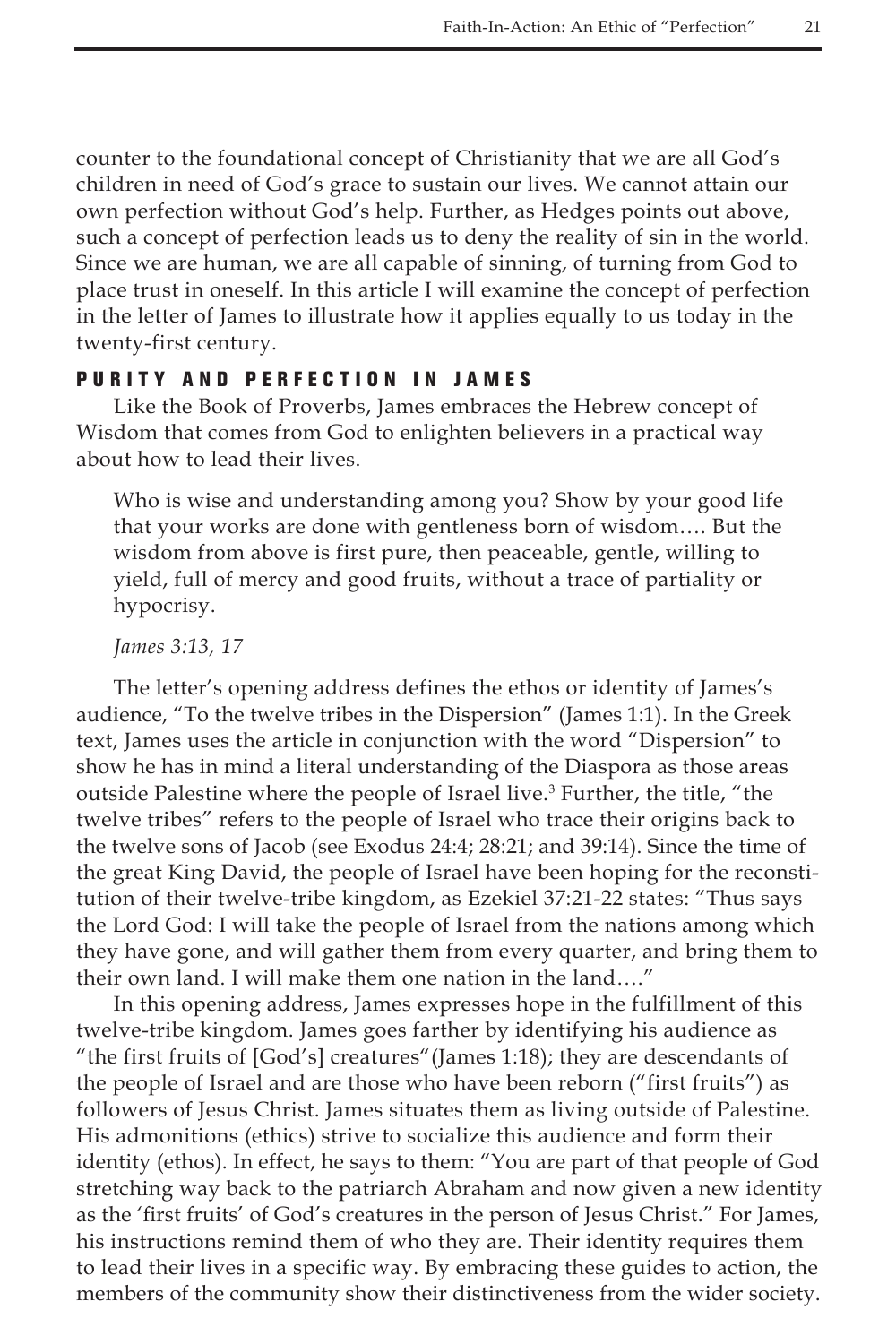The epistle is characterized by the frequent appearance of the adjective "perfect" (*teleios*).<sup>4</sup> I have examined elsewhere the background to James's use of this word in the Hebrew Scriptures and in the Septuagint.<sup>5</sup> The Septuagint used the Greek adjective *teleios* (as well as the adjective *amōmos*) to translate the Hebrew word *tamim*.<sup>6</sup> An examination of these words points to an origin within the Hebrew cult, especially that of the sacrificial Temple

For James, an authentic integral life is not achieved on one's own. It can only be accomplished through God's grace. God alone is the one who empowers the individual to attain wholeness and completeness.

worship. Cultic laws required all offerings to be free of any defect, "unblemished" (*teleois*). For example: "Your lamb shall be *without blemish* (*teleios)*, a year-old male" (Exodus 12:5). This concept was analogously applied to other dimensions of life. For example, "Noah was a righteous man, blameless (*teleios*) in his generation" (Genesis 6:9).

The conceptual meaning of *teleios* gives expression to

three essential dimensions. First, it expresses the idea of wholeness or completeness, of a being remaining true to its original constitution. Second, it refers to giving oneself wholeheartedly and unconditionally to God in the context of God's people. When persons were grounded in this relationship, they would be whole, perfect. Third, such a wholehearted dedication to the Lord is expressed through obedience to God's will. Since the Torah expresses God's will for God's people, a wholehearted dedication to the Lord embraces a life led in obedience to the Torah, to the laws of the Lord.7

This threefold understanding of *teleios* explains James's meaning. His first appeal to believers occurs while their faith was being tested (James 1:2-4). Perseverance in time of trials produces "a perfect work" (1:4, KJV). The second use of the term *teleios* in this verse—"so that you may be *perfect* [teleios] and complete, lacking in nothing" (1:4, ESV)<sup>8</sup> – refers directly to believers who persevere and remain true to their faith in the midst of trials. They are perfect and complete, as are unblemished offerings in the Israelite cult that are offered to the Lord. They are people whose faith is undivided and who conform to their original constitution as God intended. The cultic dimension continues when James says believers hold a special place in God's plan of creation: they are "the first fruits of God's creatures" (1:18). This cultic image is a reminder of Israel's offering of the first fruits of their fields and flocks to God. Against this background, the hearers/readers as the "twelve tribes in the Dispersion" are the first of God's creatures to begin the reconstitution of God's people.9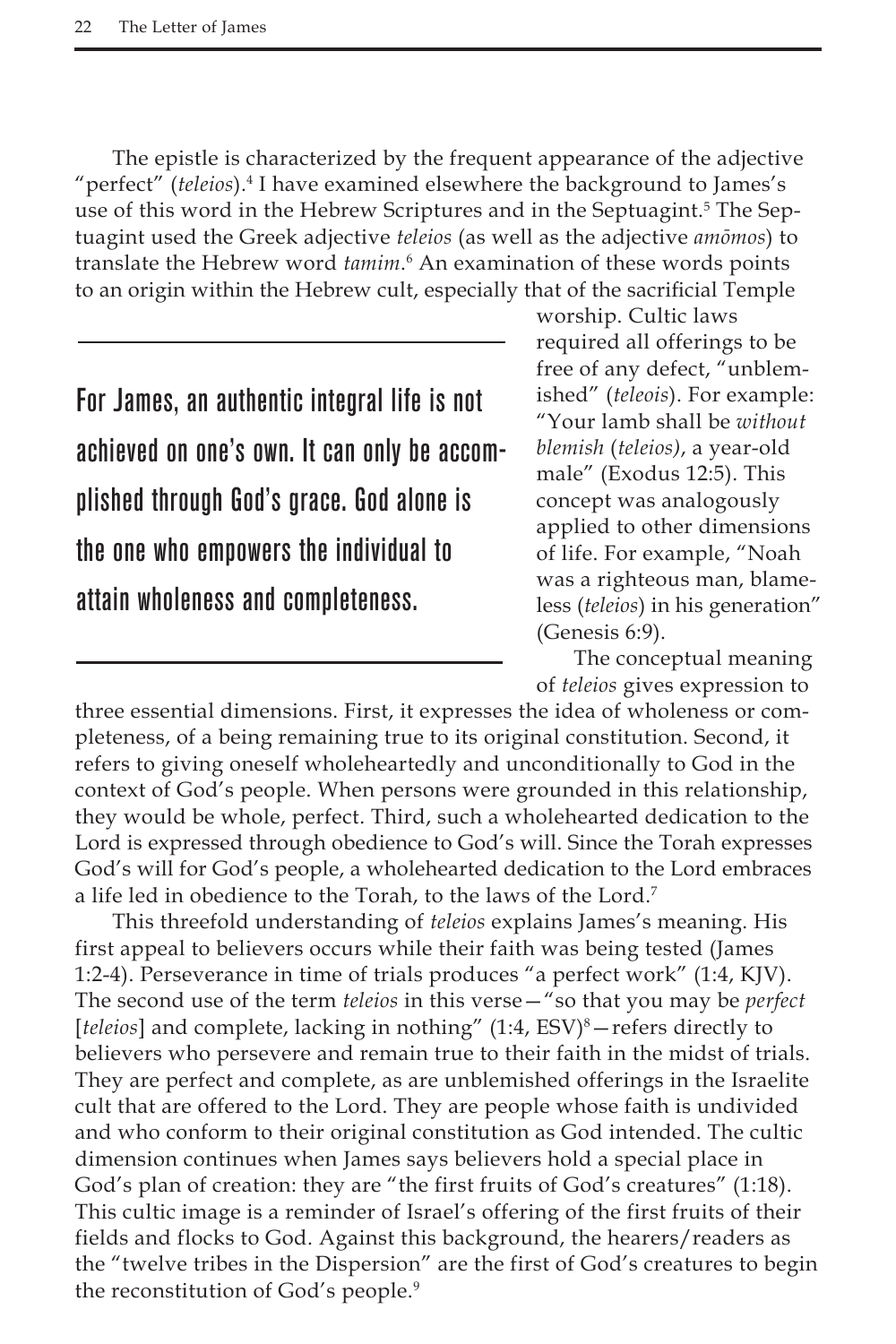For James, perfection is a search for wholeness as an individual and as a community in relationship to the one God who guides them through the Torah. The rhetorical aim of James's advice is the socialization of a community of believers. He relies upon the fundamental notions of purity and holiness within his society, notions that he owes to his Jewish heritage.<sup>10</sup> James describes the Torah as the "perfect law" (James 1:25). The law spells out the way the believing community acts in order to maintain access to God and to keep their wholeness. John Elliott notes, "To be holy, according to James, is to be whole—with respect to personal integrity, communal solidarity, and religious commitment."11

In expressing his understanding of perfection as wholeness, James reflects the heart of Jesus' teaching. The greatest commandment is the law of loving God "with all your heart, and with all your soul, and with all your mind, and with all your strength" (Mark 12:30). In other words, Jesus challenges his followers to the love of God with their entire being. This embraces a wholeness in *thought* (heart, soul, and mind) and *actions* (strength). Matthew's Jesus stresses that one cannot be divided in loyalty to God: "No one can serve two masters; for a slave will either hate the one and love the other, or be devoted to the one and despise the other. You cannot serve God and wealth" (Matthew 6:24). This corresponds to James's stress that one cannot seek friendship with God and with the world: "Do you not know that friendship with the world is enmity with God? Therefore whoever wishes to be a friend of the world becomes an enemy of God" (James 4:4).

# JAMES FOR TODAY: PEOPLE OF FAITH-IN-ACTION

The message of James continues to challenge us to live out our faith. The basic understanding of perfection in James relates to the idea of *wholeness or completeness,* "so that you may be perfect and complete, lacking in nothing" (James 1:4, ESV). Wholeness demands that we embrace a life where action and faith go together. Our faith must express itself in our actions, and our actions in turn bear witness to our faith. In a world becoming more and more secular, the guiding light of faith must enlighten our path forward.

For James, an authentic integral life is not achieved on one's own. It can only be accomplished through God's grace. God alone is the one who empowers the individual to attain wholeness and completeness. Believers are "the first fruits of God's creatures" (James 1:18). If anything is lacking, God is the one who promises to provide (1:5).

The word "integrity" captures the meaning and intent of James's concept of perfection.12 *The Shorter Oxford English Dictionary* defines integrity in this way: "1. The condition of having no part or element wanting; unbroken state; material wholeness, completeness, entirety. 2. Unimpaired or uncorrupted state; original perfect condition; soundness…. 3.a. Innocence, sinlessness…. b. Soundness of moral principle; the character of uncorrupted virtue; uprightness, honesty, sincerity…."13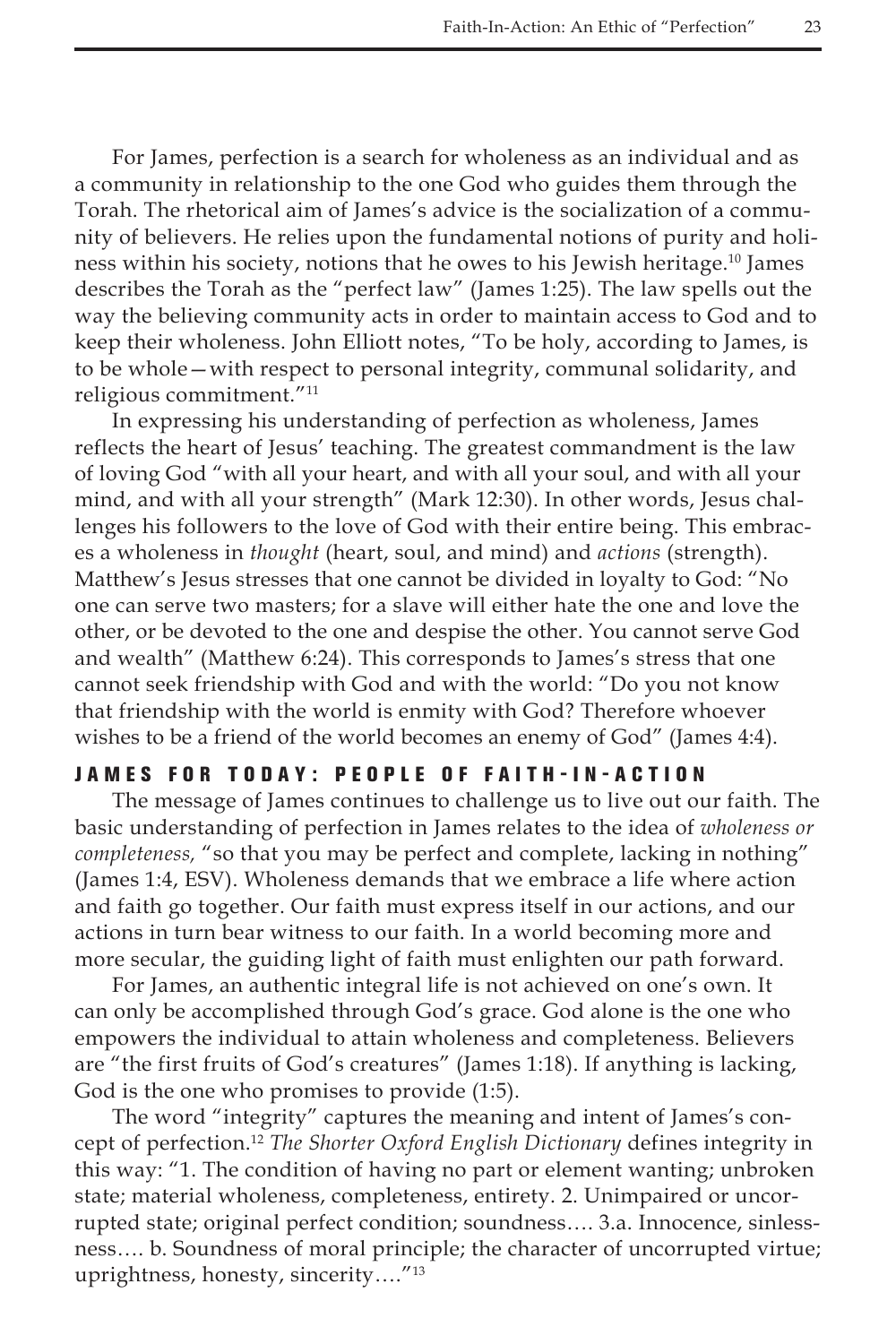Integrity demands consistency between faith and actions. Jesus called for integrity in his disciples. He constantly challenged the lack of integrity in the religious leaders of his own tradition. His criticism of the religious authorities is well summed up in his use of the word "hypocrite" to define them: "Woe to you, scribes and Pharisees, hypocrites! For you are like whitewashed tombs…" (Matthew 23:27-28).

Believers should be a sign to the world of the consistency between faith and action that defines their lives. James's stress on the importance of actions is always to be seen as a unity with one's faith. He calls us to be people of faith-expressed-in-action.

# E M P A T H Y W I T H T H E P A I N O F O T H E R S

There are a number of concrete ways in which the message of James challenges us to be people of integrity. First, we should express integrity through *empathy with the pain of others.* Jesus' ministry in the Gospels demonstrates that he wants people to be whole, healthy, and connected. This is evident from the numerous miracles where Jesus reaches out to the sick who come to him for healing. For example, the leper who comes to Jesus and begs, "'If you choose, you can make me clean.' Moved with pity, Jesus stretched out his hand and touched him, and said to him, 'I do choose. Be made clean!'" (Mark 1:40-41).

We can appreciate better the pain of others when we too have experienced similar struggles. The epistle of James opens with a positive evaluation of the experience of trials and sufferings in an individual's life or as part of a community, "My brothers and sisters, whenever you face trials of any kind, consider it nothing but joy" (James 1:2). James does not embrace sufferings for themselves. Instead, he embraces them as a means of strengthening one's faith, perseverance, and adherence to one's beliefs.

Since we are all made in God's likeness, we share a bond with each other as children of the one Father. Being part of a community, we embrace as our own the struggles and pain of the individual members of that community. This is the context for James's warning against gossip and hateful speech: "No one can tame the tongue—a restless evil, full of deadly poison. With it we bless the Lord and Father, and with it we curse those are made in the likeness of God" (3:8-9).

In his first encyclical, *God Is Love*, Pope Benedict XVI expressed the responsibility we have to share in the pain of others:

For the Church, charity is not a kind of welfare activity which could equally be left to others, but is a part of her nature, an indispensable expression of her very being…. The Church is God's family in the world. In this family no one ought to go without the necessities of life.14

The experience of the pain and sufferings of others should awaken in us a response of solidarity. As followers of Jesus, we should strive to make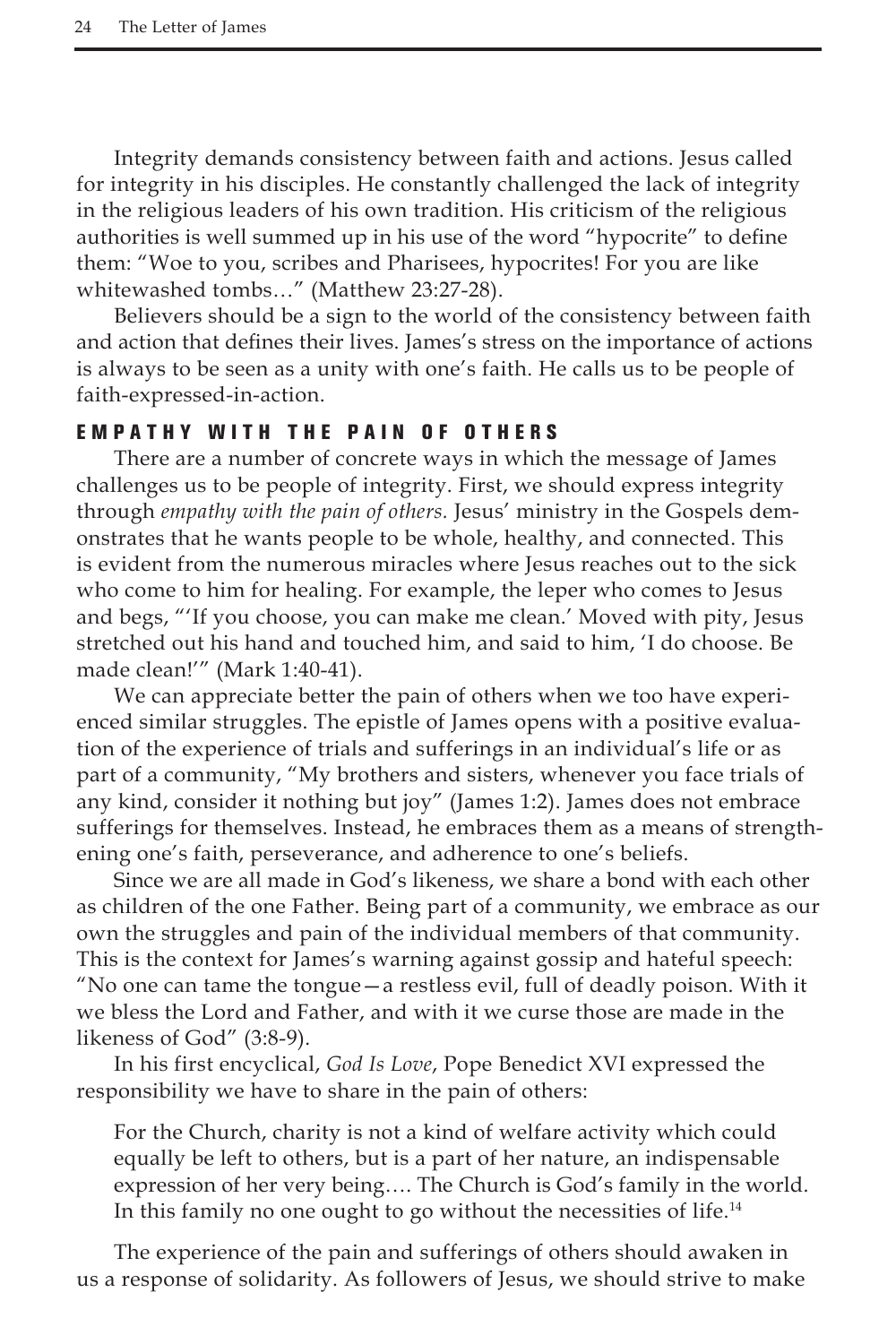whole once again whatever dehumanizes another. James draws attention to aspects that dehumanized the workers of his day, such as withholding daily wages from day laborers (James 5.4). Such action deprived a family of what was essential for their survival. Today we live in one of the wealthiest nations on the planet. Yet much of what we consume relies on the exploitation of migrant workers or on sweat shops demanding hard long hours of work for meager pay. James's message is as relevant today as it ever was. Give attention to the exploitation and sufferings of those on the margins of society and do something to make society whole.

# U nconditional L ove for the Poor

Jesus' message called for a reversal of attitudes toward the poor and those who are marginalized. We encounter his outreach to the poor and marginalized throughout all the pages of the Gospels. James follows the same path in his instructions to his communities. "Religion that is pure and undefiled before God, the Father, is this: to care for orphans and widows in their distress, and to keep oneself unstained by the world" (James 1:27). Jesus challenged his disciples to help the cause of those against whom society discriminates. James continues this same challenge in his plea to ensure that faith and action go hand in hand.

I love this graphic parable that James offers so forcefully:

What good is it, my brothers and sisters, if you say you have faith but do not have works? Can faith save you? If a brother or sister is naked and lacks daily food, and one of you says to them, "Go in peace; keep warm and eat your fill," and yet you do not supply their bodily needs, what is the good of that? So faith by itself, if it has no works, is dead.

*James 2:14-17*

Jesus' final parable of the judgment of the nations in the Gospel of Matthew expresses the same message:

Then the righteous will answer him, "Lord, when was it that we saw you hungry and gave you food, or thirsty and gave you something to drink? And when was it that we saw you a stranger and welcomed you, or naked and gave you clothing? And when was it that we saw you sick or in prison and visited you?" And the king will answer them, "Truly I tell you, just as you did it to one of the least of these who are members of my family, you did it to me."

### *Matthew 25:37-40*

Undoubtedly faith brings with it a social responsibility. The message of James is an application of the message of Jesus to his own world. The message of James challenges us in our turn to take this message of Jesus to heart.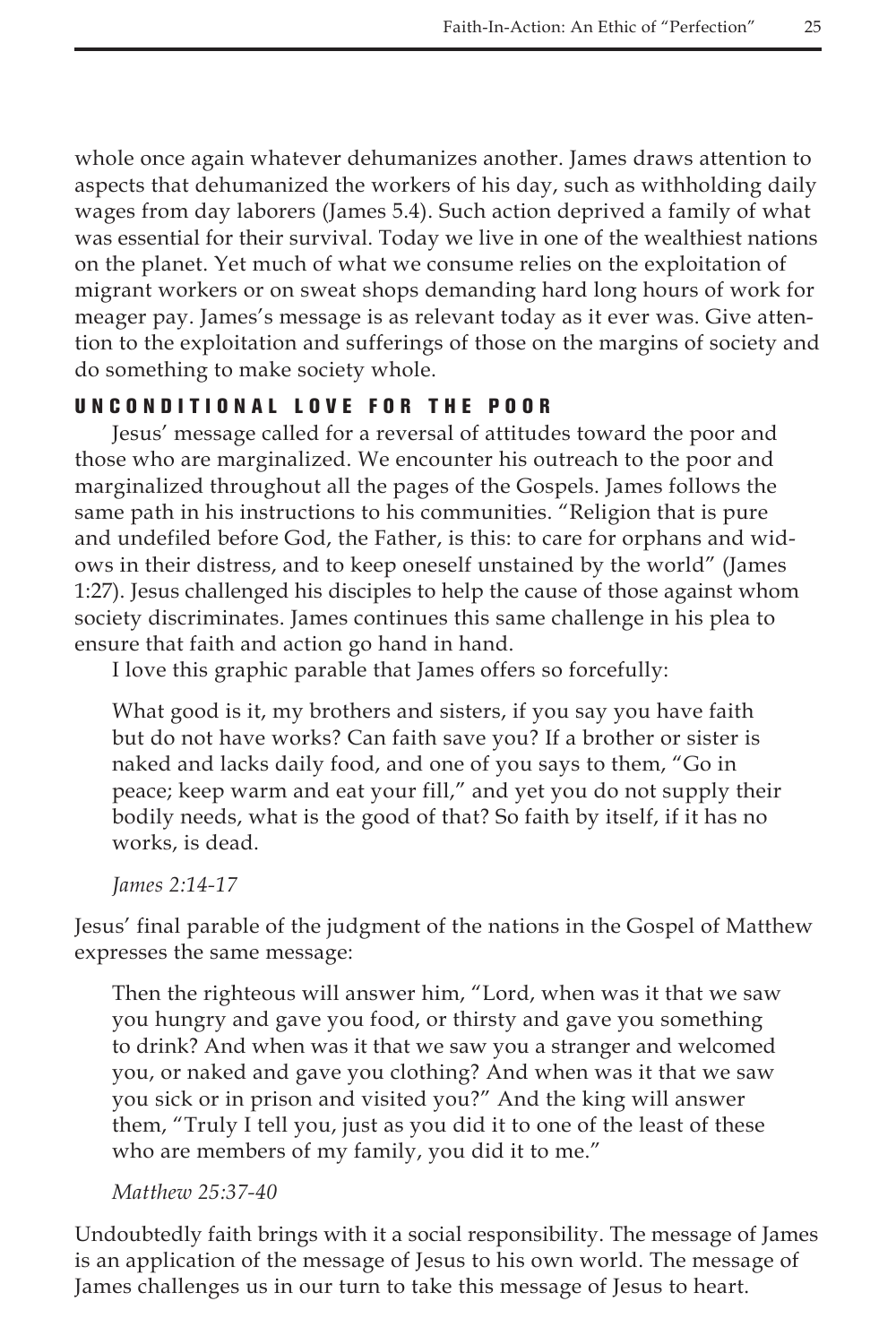James stands in a line reaching back through Jesus to the prophets who challenged social injustices and opened the eyes of their people to the needs of the poor and marginalized within their society. If God champions the poor, so too should God's people. James is a voice for the voiceless, a champion of the poor. He speaks out strongly against any form of discrimination against them. On one thing James is certain: God hears the cries of the poor (James

James stands in a line reaching back through Jesus to the prophets who challenged social injustices and opened the eyes of their people to the needs of the poor and marginalized within their society. If God champions the poor, so too should God's people.

5:4) and ultimately James believes that the greedy rich will be overthrown (5:5-6).

Every believer today is challenged to take James's message to heart. James speaks to our world as much as he did to his firstcentury world and asks us to embrace an option for the poor as Jesus did. "That James takes up their cause as an apostle of Jesus Christ demonstrates his option for the poor," Pedrito Maynard-Reid writes. "Like James, we,

as modern representatives of Jesus Christ, are called to take that option and to take up the cause of the oppressed."15

James's message of concern for those who are discriminated against resonates very strongly with me. The image in James 2:2-4 of the rich man and poor man entering the synagogue together and how they were treated differently is a striking parable that challenges every situation analogously where discrimination occurs. I was born and grew up in South Africa during the Apartheid era. Discrimination against another human person (created in the likeness of God) simply on the basis of the color of their skin was an accepted way of life for both the oppressed and the oppressor. Every aspect of life was determined: where you could live, where you could go to school, whom you could marry, what employment you could seek—all this on the basis of the color of your skin! What is even more horrendous was that the vast majority of the people in South Africa confessed that they were Christian! Faith and action were totally divorced from each other. This same challenge that James identifies lies at the heart of our concerns for our present world where struggles for justice continue that center around overcoming discrimination in the areas of race, gender, and class.

## E mbracing an A uthentic W ay of L ife

The heart of James's message calls for an authentic human existence that brings faith and action into perfect harmony. James takes seriously the equali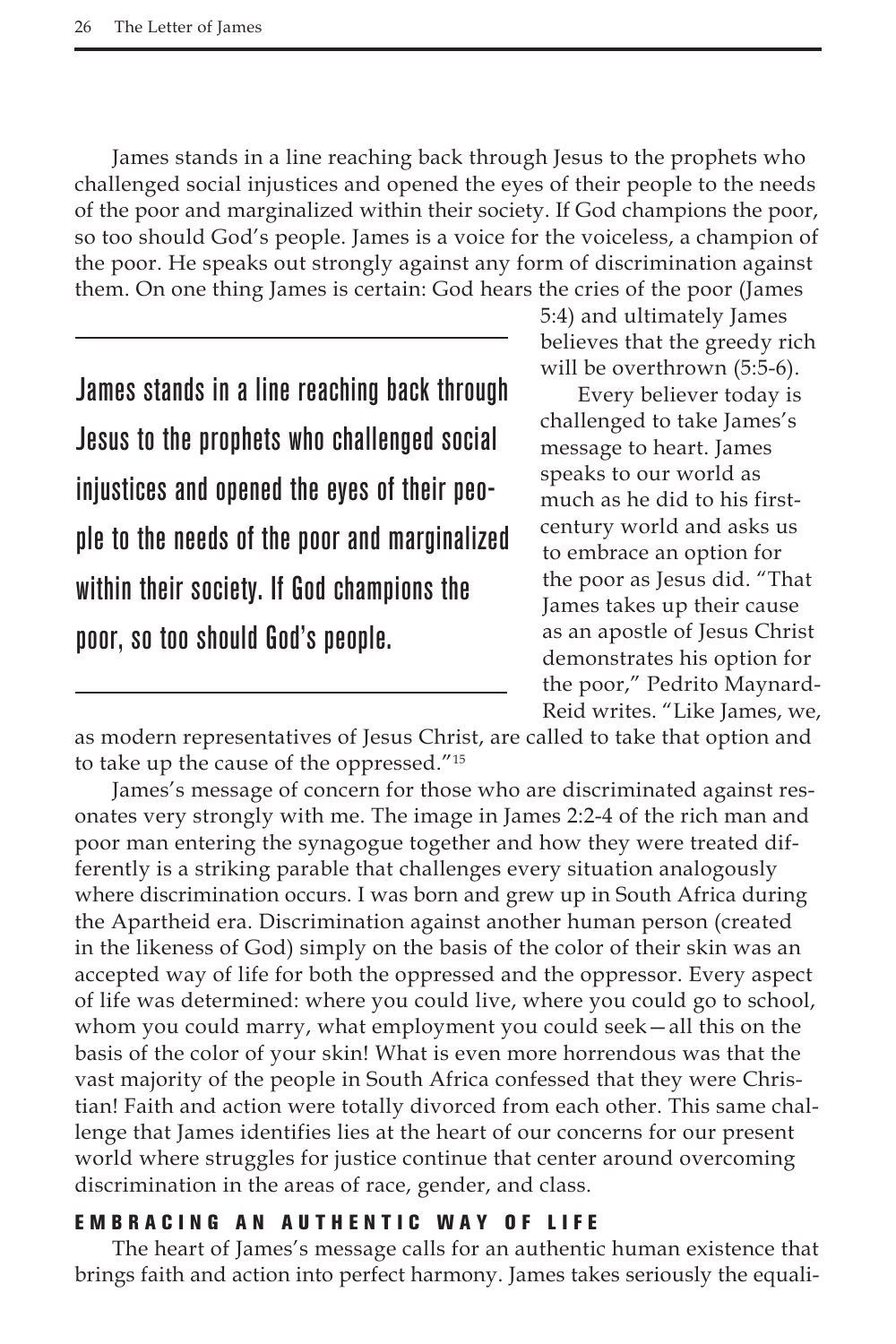ty of all, an equality that avoids every form of discrimination. Christians belong to a faith community that embraces the same ways of acting with one another, with Jesus (through faith in him), and with God (through friendship with God [James 4:4]).

I have drawn attention to the two dimensions of authentic Christian perfection: the individual and the community. We live in an individualistic society where we view everything from the individual's perspective. However, the biblical writers generally address the individual as a member of the community. It is a wonderful reminder as we read the Sacred Scriptures to see that God's message is addressed to us as members of a community. Ours is the task to rediscover our bonds within the family of the Christian community and to challenge the Christian community to remain true to the call to integrity by embracing those values that James stresses: values of equality, integrity, concern for the poor. James's ethic of perfection remains as valid today as it was for the first generation of the followers of Jesus of Nazareth.

Contrary to the hope of our culture that sets such a store in the "dream of human perfectibility,"16 where science and reason are saviors, the letter of James draws attention to the reality of human nature and of sin. We place our hope in the "wisdom that comes from above." Through the power of almighty God's grace we are able to put faith into action. Through God's grace the believer leads a life that strives for maturity, integrity, and perfection. It is imperative to realize that nothing can be accomplished alone: in union with the community and through God's grace one grows in a more perfect relationship with God and with one's community.

As Reinhold Niebuhr wrote,

Nothing worth doing can be achieved in our lifetime; therefore we must be saved by hope. Nothing which is true or beautiful or good makes complete sense in any immediate context of history; therefore we must be saved by faith. Nothing we do, however virtuous, can be accomplished alone; therefore we are saved by love. No virtuous act is quite as virtuous from the standpoint of our friend or foe as from our standpoint. Therefore we must be saved by the final form of love which is forgiveness.<sup>17</sup>

## NOTES

1 Chris Hedges, *I Don't Believe In Atheists: The Dangerous Rise of the Secular Fundamentalist* (London: Continuum, 2008), 14.

2 Saint Augustine, *Confessions*, 1.1, translated by Henry Chadwick (New York: Oxford University Press, 1991), 3.

3 Patrick J. Hartin, *James*, Sacra Pagina 14 (Collegeville, MN: Liturgical Press, 2003), 50-51.

4 The adjective *teleios* appears four times in chapter one (twice in 1:4, and in 1:17 and 1:25) and again at 3:2. The verb *teleioō* "to make perfect or complete" appears at 2:22, while